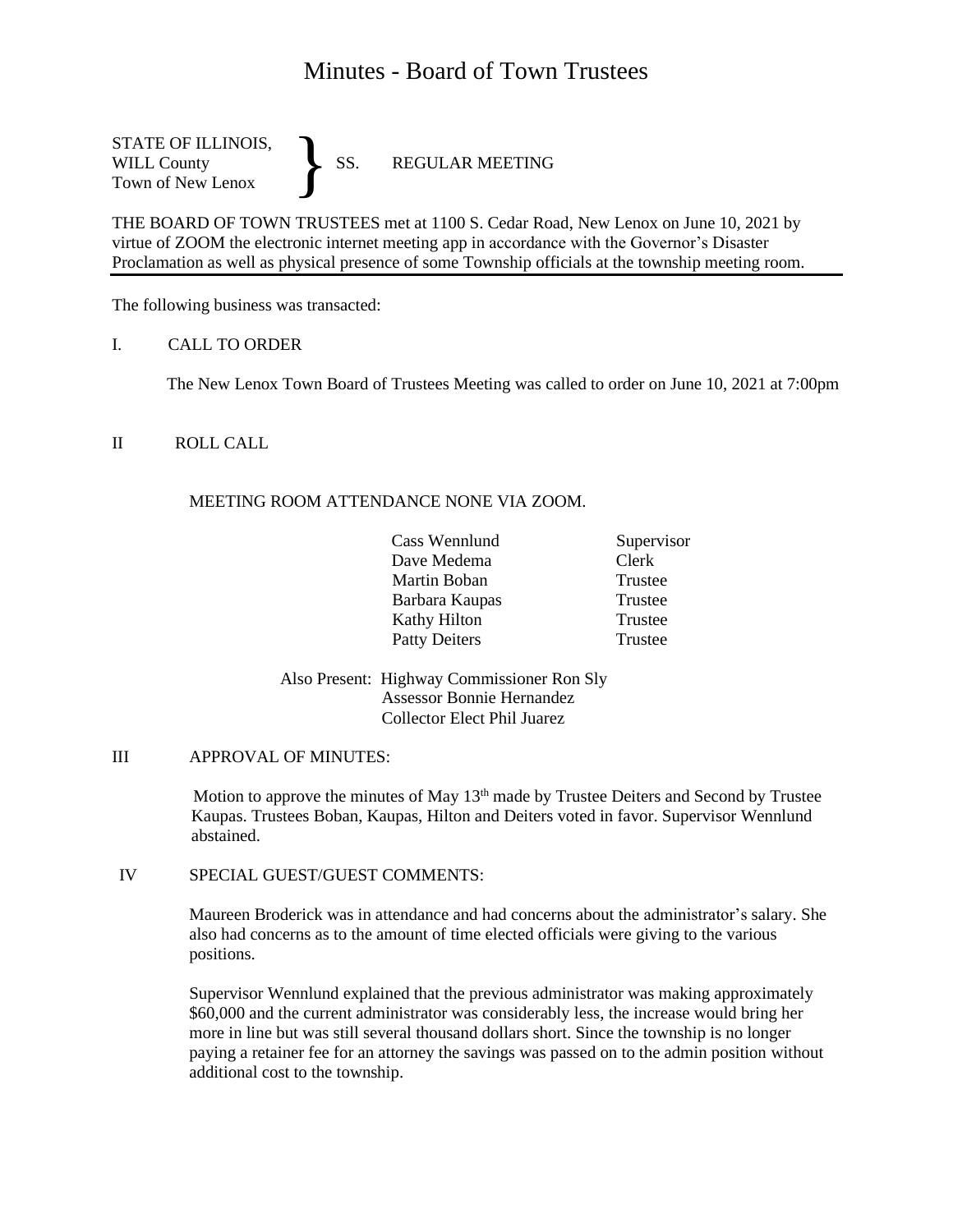Mrs. Broderick made mention of putting the zoom password on the agenda. The Supervisor said that it wasn't in the Governors order to do so but would like to look in to the matter. Supervisor Wennlund said that job duties for all the officials are written out in state statute.

Trustee Hilton wanted to make clear that there would be absolutely no increase in spending for the administrators increase and Supervisor Wennlund confirmed that.

## V BOARD ISSUES/ACTION ITEMS:

Motion to adopt Resolution 2021-07 for the recognition of Michael B Hickey's service to New Lenox. Motion is made by Trustee Boban and second by Trustee Kaupas. Upon a rollcall vote Trustees Boban, Kaupas, Hilton, Deiters and Supervisor Wennlund voted in favor and having none opposed the motion carried.

Motion was made to execute the generator maintenance contract in the amount of \$1,168.00 by Trustee Boban Second by Trustee Deiters. Upon a rollcall vote Trustees Boban, Kaupas, Hilton, Deiters and Supervisor Wennlund voted in favor. Having none opposed the motion carried.

The Supervisor wanted to reiterate the compensation difference between the current and past administrator is \$14,000 and that the current administrator does everything and much more than the past admin was doing and that the current salary is lagging where it was with the previous admin for the same years of service and that not having an attorney on a retainer gives us the ability to bring up the salary without affecting the budget.

Motion was made by Trustee Boban and Second by Trustee Hilton to raise the current salary. Upon a rollcall vote Trustees Boban, Kaupas, Hilton, Deiters and Supervisor Wennlund voted in favor. Having none opposed, Motion carried.

## VI REPORTS FROM TOWNSHIP OFFICIALS

#### SUPERVISORS REPORT:

The Supervisor said the policy for wearing uniforms in the office could be relaxed for individuals staying in the office. Individuals doing township business outside the office need proper uniform attire. Nobody working in the office need wear uniforms any longer.

An issue has risen about the transportation policy with regards to out of town transportation. Due to SRA busses not running, it was asked by a passenger if we could take them to Frankfort, we are unable to do that under the current policy. It was determined that the Supervisor would look into the matter with Debbie Cunningham.

The next discussion is with regards to the food pantry and the Governors order taking effect on June  $11<sup>th</sup>$  opening up the Illinois economy. As of now the food pantry has been closed to inside shoppers. It is open for call in orders only. The Supervisor would like to open the pantry to the standard it was before and would like the input of the board. Trustee Hilton said she would like to see it open. Trustee Boban said there isn't much space inside the pantry but doesn't see why it can't be open to pre-covid standards. Trustee Kaupas explained that patrons would wait in the vestibule until others came out and then go in. The consensus of the entire board was to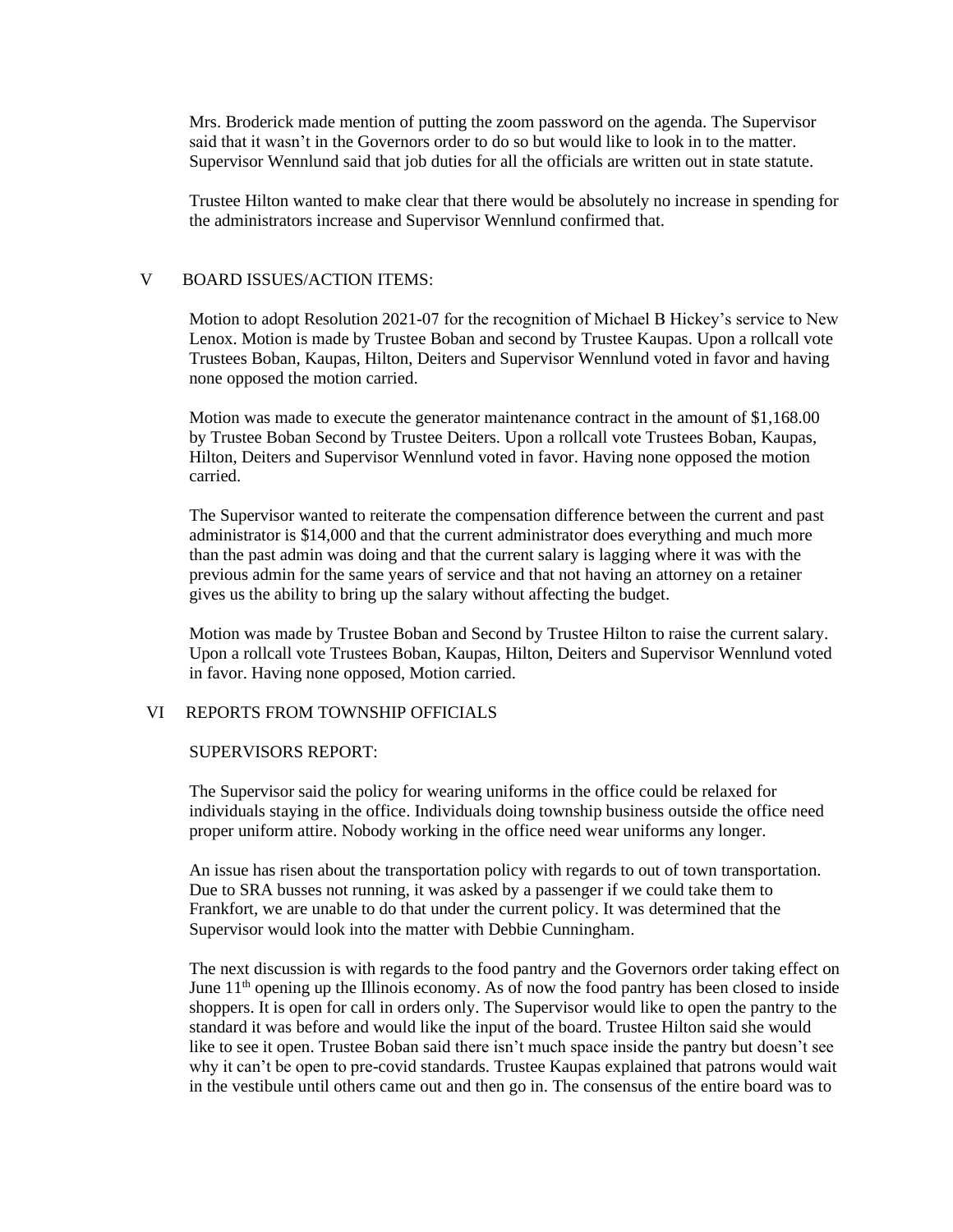open the food panty to pre-covid standards and add hand sanitizer and mask precautions for those workers and volunteers who wish to use them.

A van that was sold last month on Ebay was never picked up and the second bidder also failed to take possession of the van. The van was relisted and sold again for \$8,400 and that buyer failed to take possession also. Once again the van has been relisted on Ebay for sale.

The senior center has been reopened for meetings.

TRUSTEE REPORTS:

Trustee Boban: recycle day break down. Trustee Boban made approximately 100 hours of communications to organize the event. 385 vehicles came through. Volunteers came from Lincoln Way West & Share Fest. They collected 135 tires, 90 Batteries, 350 gallons of oil, 65 gallons of antifreeze, and 3 full containers of traditional recyclables. 20,406lbs of electronics were collected. Also the second and fourth Wed electronics collection continues. Transition students are checking into next year volunteer possibilities.

Trustee Kaupas: Haven't heard if Triad will be meeting again or not.

Trustee Hilton: Transportation is on the rise. We are growing by 100 rides a month. We need to keep an eye on the staffing to make sure we can keep up.

At this time the Supervisor handed out committee assignments for the coming term.

Trustee Deiters: Asked if the fence had been repaired at Marshall Cemetery.

OTHER ELECTED OFFICIALS:

CLERK: Nothing

ROAD COMMISSIONER: The department is in full swing.

ASSESSOR: Called the Governor but he didn't answer. Many calls about the senior freeze. A bill has gone through to be signed by the Governor for the freeze but hasn't been signed yet. Field staff that goes out for the assessor wears shirts and has ID. All 2020 occupancies have been completed.

# VII REPORT FROM ATTORNEY

VIII APPROVAL OF BILLS

Motion to pay the bills by Trustee Kaupas and Second by Trustee Boban. Upon a rollcall vote Trustees Boban, Kaupas, Hilton, Deiters and Supervisor Wennlund voted in favor. Having none opposed, motion carried.

## IX OTHER BUSINESS – NONE